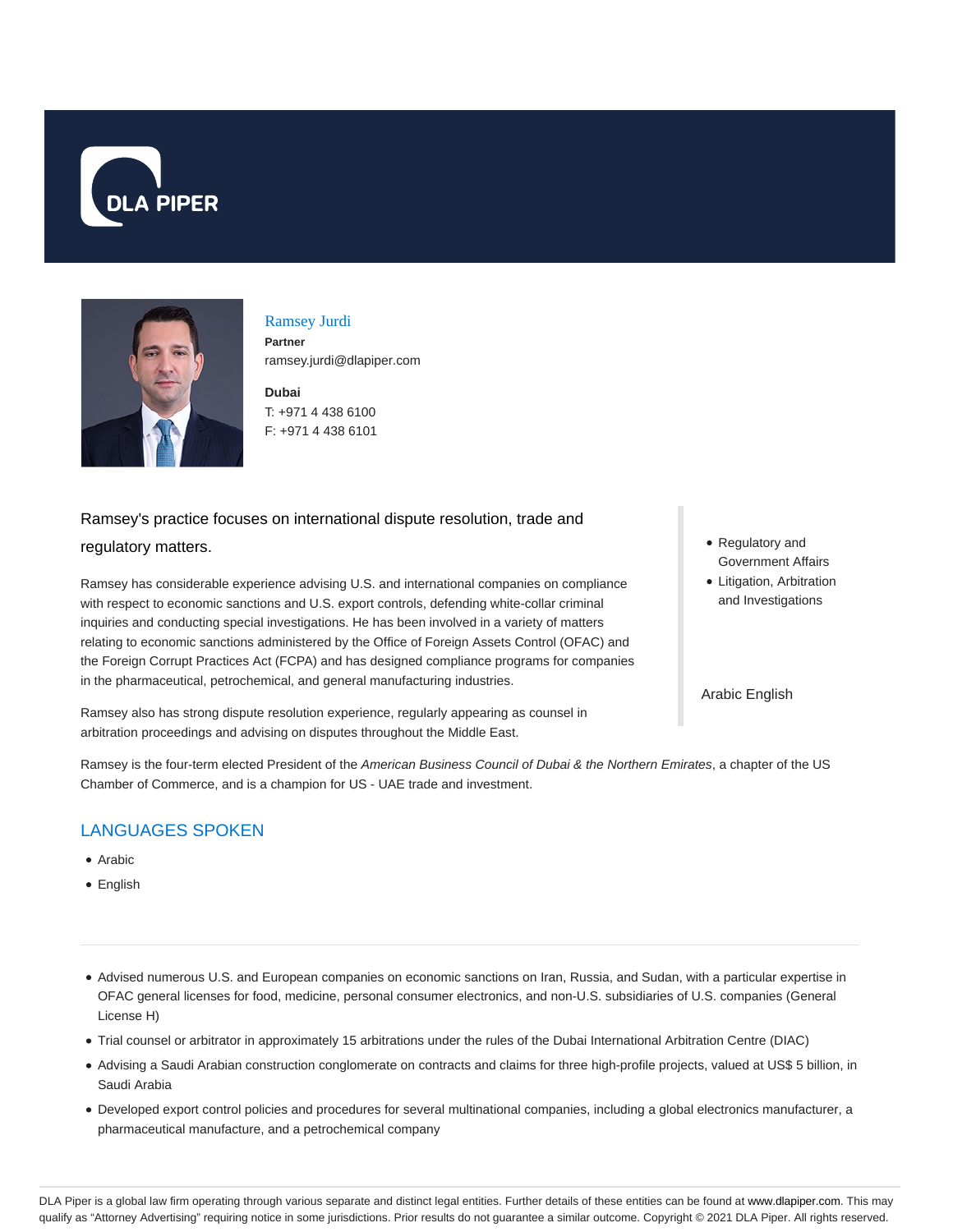- Represented two contractors and three employees in a U.S. Department of Justice investigation into illegal payments in Afghanistan, with a favourable resolution
- Conducted a special investigation on behalf of a major US insurance company relating to a multi-million dollar claim based on allegations of employee fraud

#### **CREDENTIALS**

### **Admissions**

- District of Columbia
- New York

## Professional Qualifications

- Attorney-at-law admitted with the Supreme Court of New York
- Attorney-at-law admitted with the District of Columbia Bar

### **Education**

- The George Washington University Law School, Juris Doctor, with Honors, 2005
- American University of Beirut, Bachelor of Arts, with Honors, 2001

#### **Memberships**

- Arbitrator, Dubai International Arbitration Centre
- Registered Practitioner (Part II), Dubai International Financial Centre (DIFC) Courts
- President, American Business Council of Dubai & the Northern Emirates, 2012-2017

#### INSIGHTS

## **Publications**

**Global Sanctions Update**

8 March 2022

Global Sanctions Alert

Our International Trade team have summarised the latest developments in global sanctions and how to navigate the implications on your business.

**Understanding Dubai: The evolving regional corporate hub**

15 September 2021

In September, 2021 DLA Piper co-hosted a webinar with the US-UAE Business Council discussing the continued evolution of Dubai as a regional business hub.

**DLA Piper's Sanctions Matrix – September issue**

7 September 2021

DLA Piper is a global law firm operating through various separate and distinct legal entities. Further details of these entities can be found at www.dlapiper.com. This may qualify as "Attorney Advertising" requiring notice in some jurisdictions. Prior results do not guarantee a similar outcome. Copyright @ 2021 DLA Piper. All rights reserved.